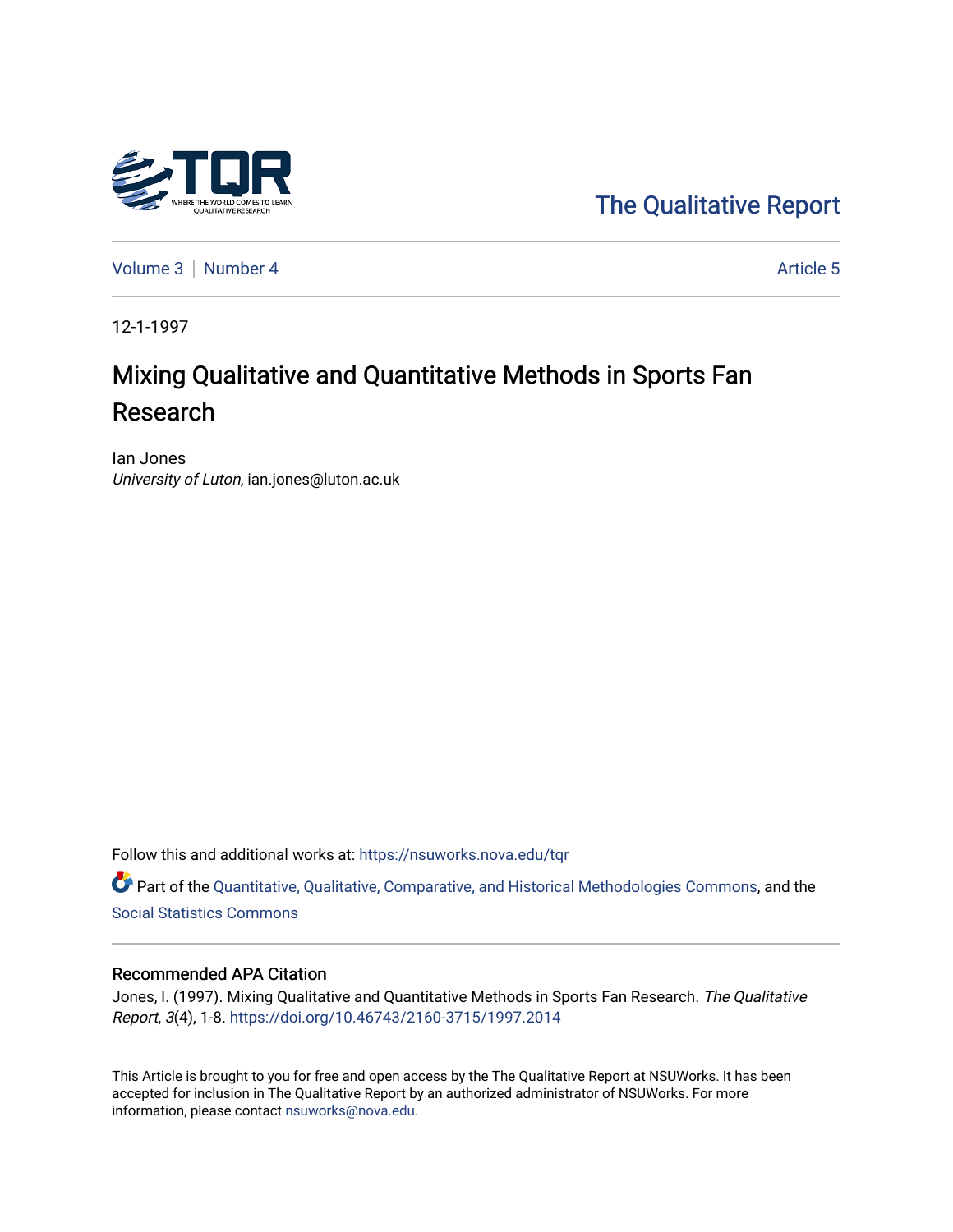

## Mixing Qualitative and Quantitative Methods in Sports Fan Research

#### Abstract

Sports fandom consists of cognitive and affective, as well as behavioural components. Existing sports fan research utilises either strong qualitative, or more often, strong quantitative methodologies. The strengths and weaknesses of each approach are outlined, developing the argument that the use of a single methodology often fails to explore all of these components. The use of a mixed methods approach is suggested to counteract this weakness and to enhance research into the sports fan.

### Keywords

qualitative research

#### Creative Commons License



This work is licensed under a [Creative Commons Attribution-Noncommercial-Share Alike 4.0 License](https://creativecommons.org/licenses/by-nc-sa/4.0/).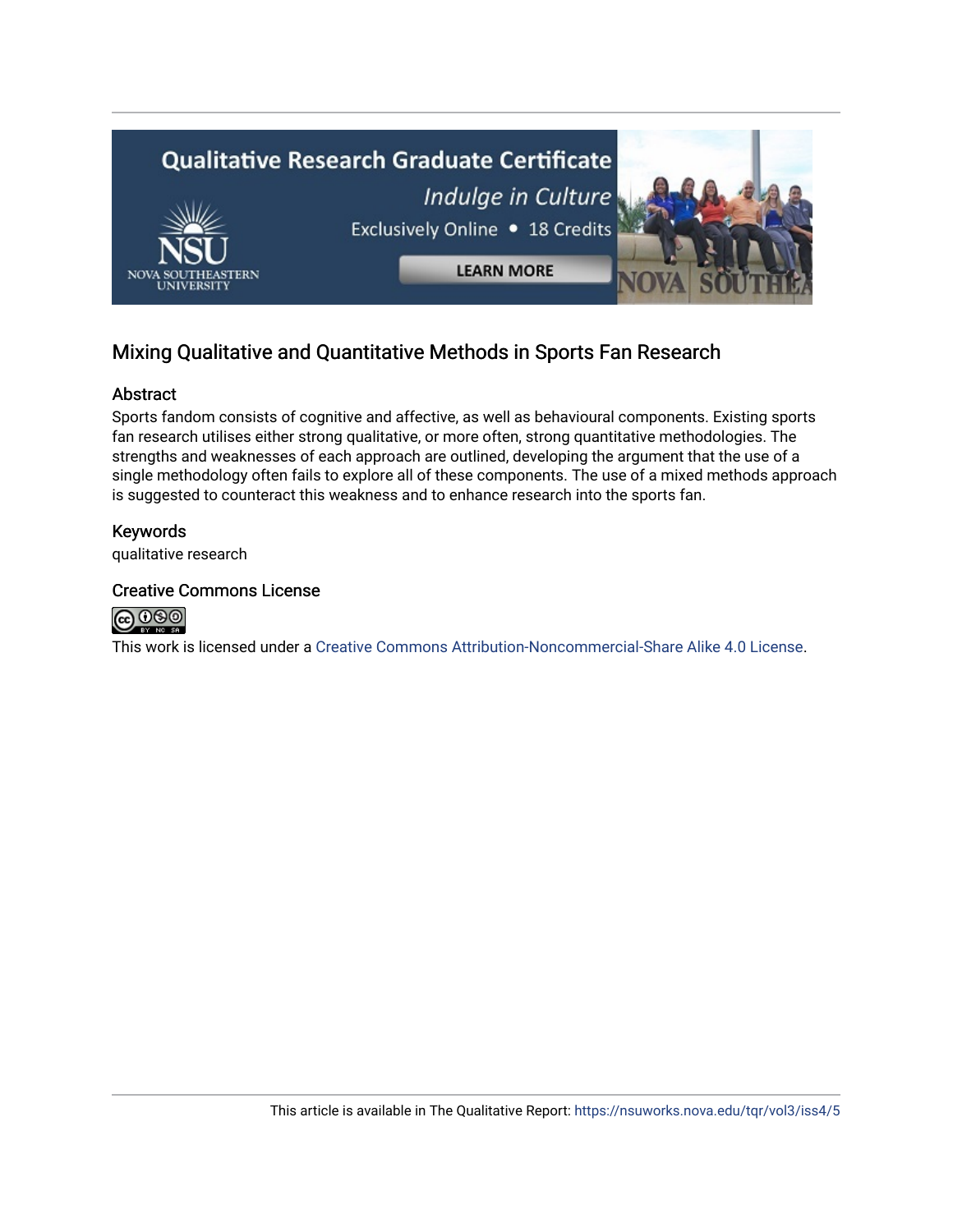## **Mixing Qualitative and Quantitative Methods in Sports Fan Research by**

**Ian Jones<sup>+</sup>**

*The Qualitative Report*, Volume 3, Number 4, December, 1997

### **Abstract**

Sports fandom consists of cognitive and affective, as well as behavioural components. Existing sports fan research utilises either strong qualitative, or more often, strong quantitative methodologies. The strengths and weaknesses of each approach are outlined, developing the argument that the use of a single methodology often fails to explore all of these components. The use of a mixed methods approach is suggested to counteract this weakness and to enhance research into the sports fan.

### **Introduction**

Although interest in the sports fan dates back to the beginning of this century, there is little empirical research on the subject (Burca, Brannick, & Meenaghan, 1996; Duke, 1991; Wann & Hamlet, 1995). Existing work has tended to favour quantitative methodologies (such as Branscombe & Wann, 1991, 1992; Hirt, Zillman, Erickson, & Kennedy, 1992; Iso-Ahola, 1980; Lee, 1980; Madrigal, 1995; Miller, 1976; Schurr, Wittig, Ruble, & Ellen, 1987; SNCCFR, 1996; 1997; Wakefield & Sloan, 1995; Wann & Branscombe, 1993). By contrast, qualitative research on the sports fan is extremely rare (such as Armstrong, 1998; Dunning, Murphy, Williams, 1987; King, 1997; Marsh, Rosser, & Harre, 1978). Although some investigations do show elements of combining qualitative and quantitative methods, few, if any, existing studies of the sports fan adopt the mixed methods approach as an explicit research strategy. This paper argues that such an approach is a worthwhile means for gaining a fuller understanding of the sports fan.

The choice of research design must be appropriate to the subject under investigation (Patton, 1987). Thus, the nature of sports fandom will have implications for the choice of suitable methodology. Those authors who define sports fandom (Branscombe & Wann, 1992; Guttman, 1986; Pooley, 1978) all stress that cognitive and affective, as well as behavioural components are significant. These dimensions are also noted by other authors (Lee & Zeiss,  $1980$ ; Madrigal 1995; Miller, 1976), and summarised by Pooley (1978, p. 14), who states that

whereas a spectator of sport will observe a spectacle and forget it very quickly, the fan continues his interest until the intensity of feeling toward the team becomes so great that parts of every day are devoted to either his team or in some instances, to the broad realm of the sport itself.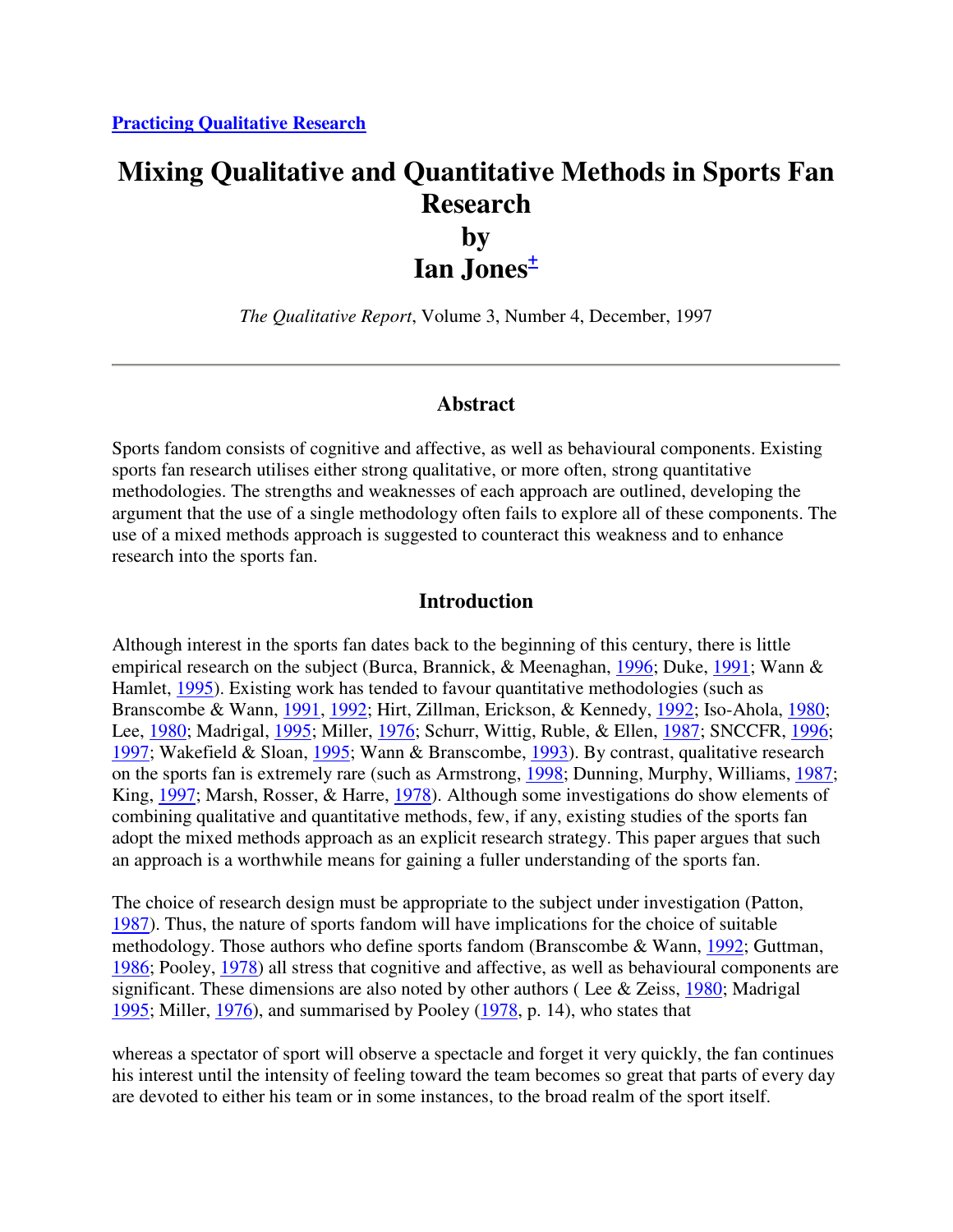It seems reasonable to suggest, therefore, that fandom comprises more than simply attending and observing a sporting event. Rather, being a fan "represents an association from which the individual derives considerable emotional and value significance" (Madrigal, 1995, pp. 209- 210). This acknowledgement that sports fandom consists of more than overt behaviour has important implications for the choice of research methodology.

## **Quantitative Research and the Sports Fan**

Quantitative research designs are characterised by the assumption that human behaviour can be explained by what may be termed "social facts", which can be investigated by methodologies that utilise "the deductive logic of the natural sciences" (Horna, 1994, p. 121). Quantitative investigations look for "distinguishing characteristics, elemental properties and empirical boundaries" (p. 121) and tend to measure "how much", or "how often" (Nau, 1995). They are appropriate to examine the behavioural component of sports fandom, such as attendance at games.

A quantitative research design allows flexibility in the treatment of data, in terms of comparative analyses, statistical analyses, and repeatability of data collection in order to verify reliability. The advantages of a quantitative approach are demonstrated by the research carried out into the English "Premier League" football fan (SNCCFR, 1996, 1997). This survey- based study produced broad data across a large fan population at Premier League clubs, allowing the behavioural patterns of the English football fan to be ascertained. The quantitative design permitted a simple comparative analysis between clubs, it also enabled longitudinal data to be collected in consecutive seasons, in order to enhance reliability. These surveys clearly illustrate the composition of the crowd, their overt behaviour, and their scaleable attitudes towards predetermined items. Although the approach is obviously useful in determining the extent of such behaviour or attitudes, the methodology adopted, however, fails to provide any explanation or analysis beyond the descriptive level.

Although the Premier League surveys do not utilise any form of statistical analysis beyond the parametric measures of frequency counts and means, Jayaratne (1993) introduces a further advantage of a quantitative research design, noting that as well as producing what may be considered more objective data, it may also allow more objective analysis. Thus, other quantitative research into the sports fan (Branscombe & Wann, 1991; 1992; Madrigal, 1995; Murrell & Dietz, 1992) demonstrates a strong emphasis upon significance testing, with most existing research examining the relationship between level of fandom and aspects of fan behaviour, such as level of identification with a team and patterns of attendance (Schurr, et al., 1987), fan satisfaction (Madrigal, 1995), or evaluation of team performance (Wann & Dolan, 1994). Many of the scales used within these studies are also tested for validity and reliability, thus claiming further "scientific" credibility, such as the use of the Sport Spectator Identification Scale (Wann & Branscombe, 1993).

Thus, it can be seen that quantitative methodologies do have strengths for sports fan research. These may be summarised as follows:

• Quantitative methodologies are appropriate to measure overt behaviour.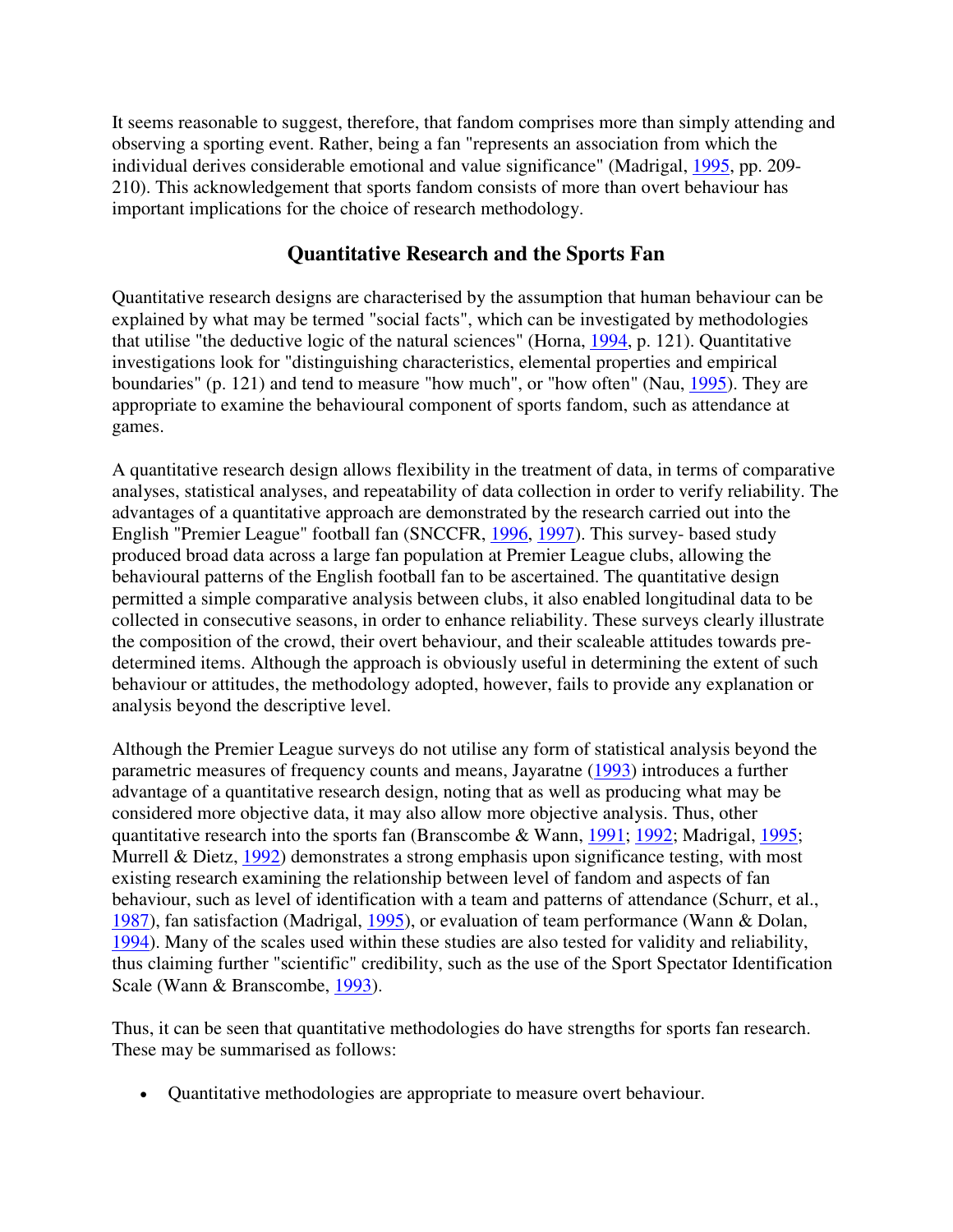- They are also strong in measuring descriptive aspects, such as the composition of the sports crowd.
- Quantitative methodologies allow comparison and replication.
- Reliability and validity may be determined more objectively than qualitative techniques.

These strengths however, are not the sole prerogative of quantitative designs. Indeed, many of the arguments for the use of quantitative research, especially in an academic climate where resources are limited, have pragmatic origins in terms of allowing large scale data collection and analysis at reasonable cost and effort, as well as providing statistical "proof".

The weaknesses of such quantitative research designs lie mainly in their failure to ascertain deeper underlying meanings and explanations of sports fandom, even when significant, reliable and valid. The quantitative assumption regarding fandom is that "people can be reduced to a set of variables which are somehow equivalent across persons and across situations" (Reason & Rowan, 1981, p. xiv). Quantitative research is strong in measuring such variables, and, if this measurement is the focus of the research, such as the case with the Premier League survey, then a quantitative approach may be justified. However, as noted earlier, psychological factors, such as affect and cognition, are important to the concept of sports fandom. Although quantitative methods can be used to measure such factors, their appropriateness in explaining them in depth is more limited. A further weakness of qualitative approaches lies in their tendencies to take a "snapshot" of a situation, that is to measure variables at a specific moment in time. Sports fandom may be affected by temporal changes, such as the team's performance, or the quality of opposition, which cannot always be identified within a single quantitative study.

## **Qualitative Research and the Sports Fan**

Qualitative research designs are those that are associated with interpretative approaches, from the informants' emic point of view, rather than etically measuring discrete, observable behaviour. Qualitative methodologies are strong in those areas that have been identified as potential weaknesses within the quantitative approach, e.g. the use of interviews and observations to provide a deep, rather than broad, set of knowledge about a particular phenomenon, and the appropriateness to investigate cognitive and affective aspects of fandom. This depth allows the researcher to achieve "*Verstehen*", or empathetic "understanding". The concept of Verstehen is the basis for a critique of quantitative research designs, and their empiricist emphasis. The argument used is that quantitative methods measure human behaviour "from outside", without accessing the meanings that individuals give to their measurable behaviour. If, as many authors have suggested, fandom contains psychological, as well as sociological dimensions, then the emphasis should rather be upon gaining an understanding of how the subjects themselves view their own particular situations. A qualitative research design allows these understandings to be investigated from the informants point of view. The advantages of a qualitative methodology for sports fan research can be summarised as follows.

- Qualitative methodologies allow the cognitive and affective components of fandom to be explored in greater depth than quantitative methodologies.
- Qualitative methodologies encourage the informant to introduce concepts of importance from the emic aspect, rather than adhering to subject areas that have been pre-determined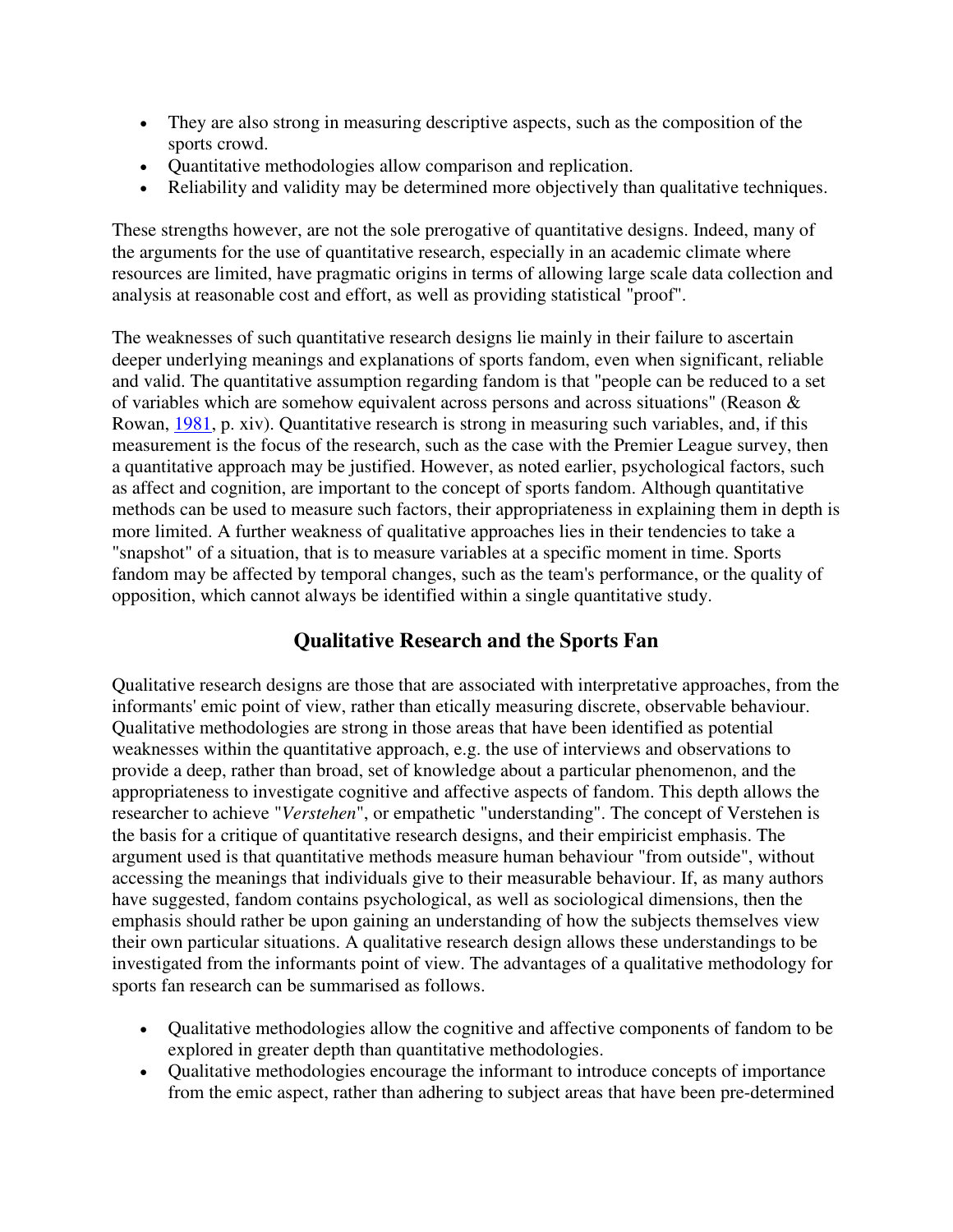by the researcher. As noted earlier, research into the sports fan is rare, and thus the flexibility of qualitative methodologies is appropriate for research that may be exploratory in nature.

• Qualitative approaches permit the identification of longitudinal changes in fandom, whereas quantitative approaches tend to take a "snapshot" of behaviour, cognition or affect at the one time the research is conducted.

Objections to the approach do exist, however. The main argument against is the concept of validity, in that it is difficult to determine the truthfulness of findings. The relatively low sample numbers often encountered may also lead to claims of findings being unrepresentative of the population. This point may be illustrated by an evaluation of the work of Marsh, et al. (1978) on "ritual violence" of sports fans. Whilst full of "rich", descriptive data on the violence itself, enabling an understanding of the underlying explanations to be developed, the findings fail to give any clear indication as to extent of such violence among fans. Their results fail to highlight the degree to which ritual violence is an important issue. Thus, even if certain issues are identified by the researcher, the claim that such issues are not unrepresentative of the population as a whole is possible. King's (1997) case study on one club within the Premier League raises two further interrelated questions. Firstly, his use of twenty informants from a crowd of approximately fifty-five thousand raises the question of the generaliseability of the views of those informants to the general population. Secondly, the choice of case may lead to criticisms of the case being untypical. As will be argued within this paper, the use of a mixed methods approach may enable the researcher to avoid such potential criticisms.

If the sports fan researcher does develop a qualitative research design however, then certain issues need to be recognised. Maykut and Morehouse (1994) recognise that the adoption of a qualitative methodology may invite hostility. The objectivity of quantitative research is apparently "synonymous with good research" and the inherent lack of objectivity within qualitative research is synonymous with "sloppy". (Maykut & Morehouse, 1994, p. 19) and "unscientific" research (Nau, 1995).

Whilst not arguing for a hierarchy of research methods, this paper suggests that a third way, the mixed methodology, provides even greater strengths to the researcher, and may enhance both the quality, and perception by others, of the research.

### **A Mixed-Methodology Approach to the Study of the Sports Fan**

Although the use of a single methodology has been advocated by a number of authors, many of the supporting arguments are decidedly pragmatic, such as time constraints, the need to limit the scope of a study, and the difficulty of publishing the findings (Creswell, 1994).

The crucial aspect in justifying a mixed methodology research design is that both single methodology approaches (qualitative only and quantitative only) have strengths and weaknesses. The combination of methodologies, on the other hand, can focus on their relevant strengths. The researcher should aim to achieve the situation where "blending qualitative and quantitative methods of research can produce a final product which can highlight the significant contributions of both" (Nau, 1995, p. 1), where "qualitative data can support and explicate the meaning of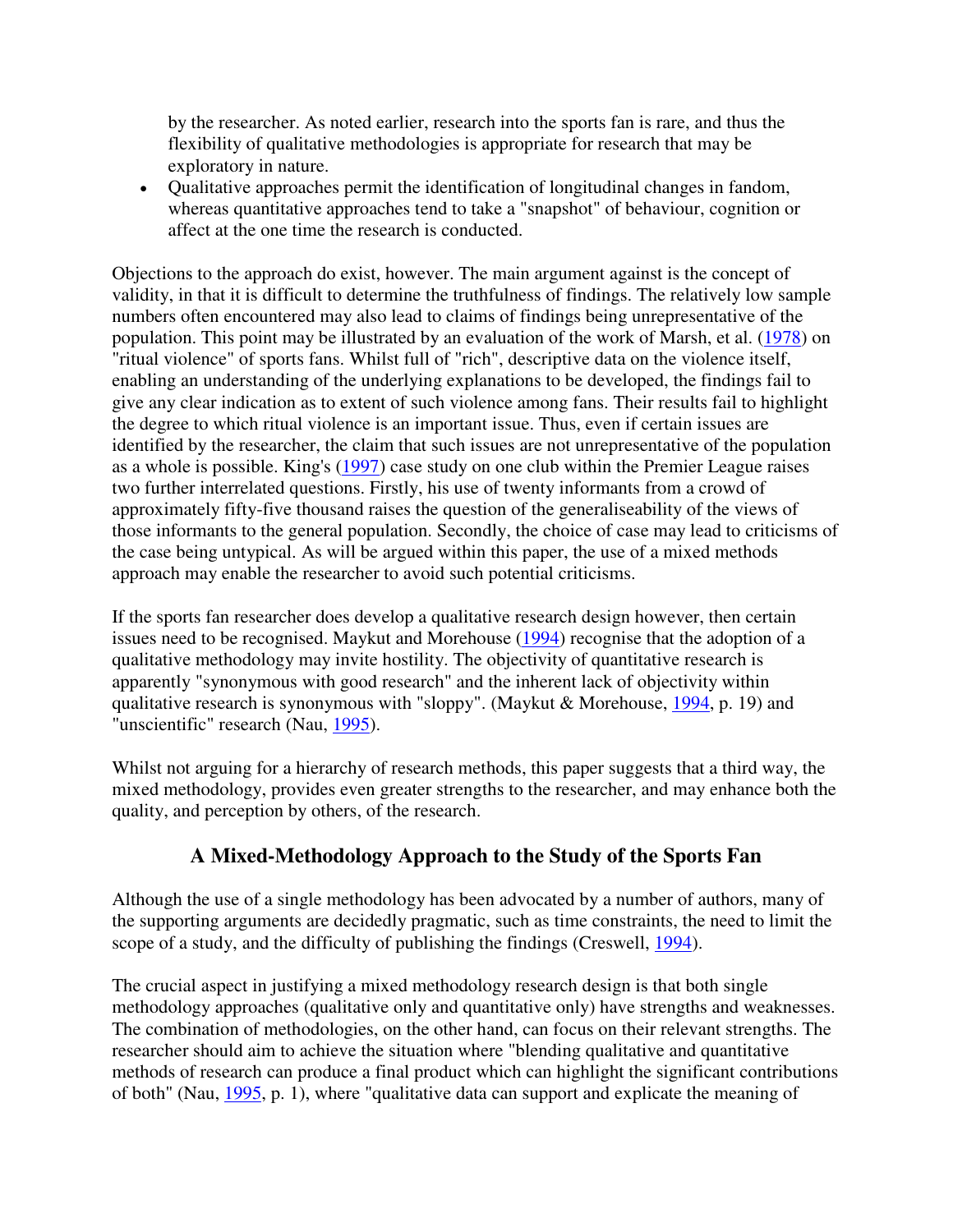quantitative research" (Jayaratne, 1993, p. 117). By adopting the following assumptions, the researcher should ensure that the final product maximises the strengths of a mixed methods approach.

- Qualitative methods, especially observation, or unstructured interviews allow the researcher to develop an overall "picture" of the subject under investigation. This may guide the initial phases of the research.
- Quantitative analysis may be more appropriate to assess behavioural or descriptive components of sports fandom.
- The descriptive analysis, such as the socio-demographic profile of the crowd, may allow a representative sample to be drawn for the qualitative analysis. Marsh, et al. (1978) who note that quantitative research may confirm or deny the representativeness of a sample group for such qualitative research. Thus the mixed methodology will guide the researcher who is carrying out qualitative research, that his or her sample has some representativeness of the overall population.
- Sports fandom involves cognitive and affective characteristics, as well as overt behavioural aspects. Thus a qualitative "core" is appropriate to investigate these aspects, by examining the informants point of view.
- Much sports fan research is still largely exploratory. The use of qualitative methods allows for unexpected developments that may arise as part of such research (i.e., serendipity).
- Quantitative analysis may complement the findings of qualitative methods by indicating their extent within the fan population.
- Quantitative analysis may confirm or disconfirm any apparently significant data that emerge from the study. Thus, for example, if level of fandom, as measured by existing scales (such as Wann & Branscombe, 1993) appears to have an effect upon aspects of fan behaviour, quantitative methods can be used to enable statistical testing of the strength of such a relationship.
- If such a relationship is determined, then quantitative methods are weaker in providing explanation. Qualitative methods may assist the researcher in understanding the underlying explanations of significance.
- The inclusion of quantitative methods and analysis within leisure research may increase the likelihood of publication, especially within those journals with a strong positivist tradition.

As noted before, the purpose of this paper is not to suggest that a mixed methodology is the only suitable research design for this topic, rather that it is an appropriate, and at times desirable design. The overall choice needs, of course, to be the most suitable one to achieve the objectives of the research. A mixed methodology however, has a number of advantages within sports fan research, as well as other social science disciplines, and may be able to enhance the quality of such work in such ways as have been outlined.

## **References**

Armstrong, G. (1998). *Football hooligans*. Oxford: Berg.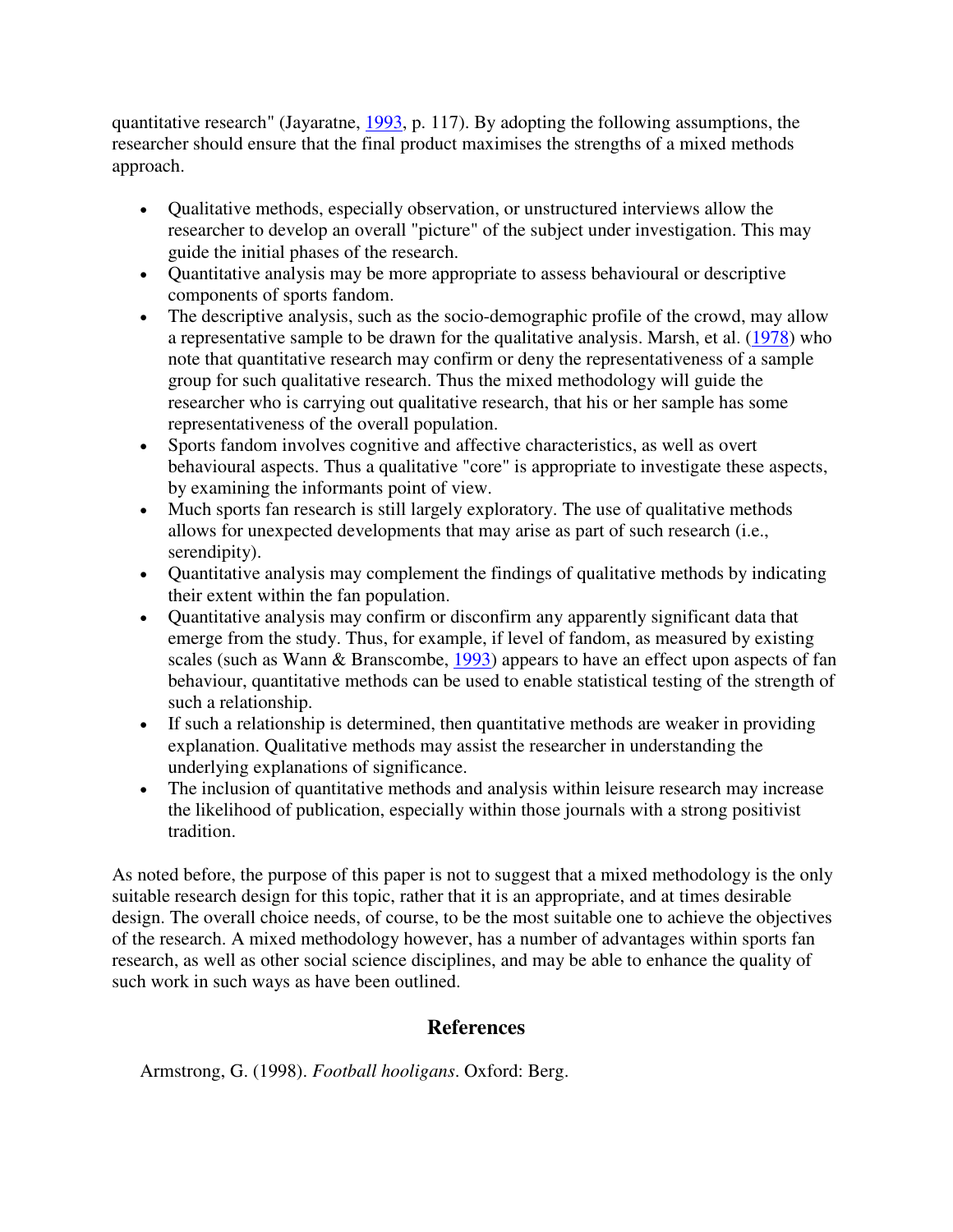Branscombe, N., & Wann, D. (1991). The positive social and self concept consequences of sports team identification. *Journal of Sport and Social Issues, 15*, 1.

 Branscombe, N., & Wann, D. (1992). Role of identification with a group, arousal, categorisation processes and self-esteem in sports spectator aggression. *Human Relations, 45*(10), 1013-1033.

 Burca, S., Brannick, T., & Meenaghan, T. (1996). *Spectators as consumers: A relationship marketing approach*. Conference Proceedings Fourth European Congress on Sport Management. Montpellier 1996.

 Creswell, J. (1994). *Research design: Qualitative and quantitative approaches*. London: Sage.

 Duke, V. (1991). The sociology of football: A research agenda for the 1990's. *Sociological Review, 39*(3), 627-645.

 Dunning, E., Murphy, P., & Williams, J. (1988). *The roots of football hooliganism*. London: Routledge.

Guttman, A. (1986). *Sports spectators*. New York: Columbia University Press.

 Hirt, E., Zillman, D., Erickson, G., & Kennedy, C. (1992). The costs and benefits of allegiance: Changes in fans self-ascribed competencies after team victory versus team defeat. *Journal of Personality and Social Psychology, 63*, 724-738.

Horna, J. (1994). *The study of leisure*. Oxford: Oxford University Press.

 Iso-Ahola, S. (1980). Attributed determinants of decisions to attend football games. *Scandinavian Journal of Sport Science, 2*(2), 39-46.

 Jayaratne, T. (1993). Quantitative methodology and feminist research. In M. Hammersley (Ed.), *Social research: Philosophy, politics and practice* (pp. 109-123). London: Sage.

 King, A. (1997). The lads: Masculinity and the new consumption of football. *Sociology, 31*(2), 329-346.

 Lee, M. (1985). Self esteem and social identity in basketball fans. *Journal of Sports Behaviour, 8*(4), 210-223.

 Lee, A., & Zeiss, C. (1980). Behavioural commitment to the role of sport consumer: An exploratory analysis. *Sociology and Social Research, 64*(3), 405-419.

 Madrigal, R. (1995). Cognitive and affective determinants of fan satisfaction with sporting event attendance. *Journal of Leisure Research, 27*(3), 205-227.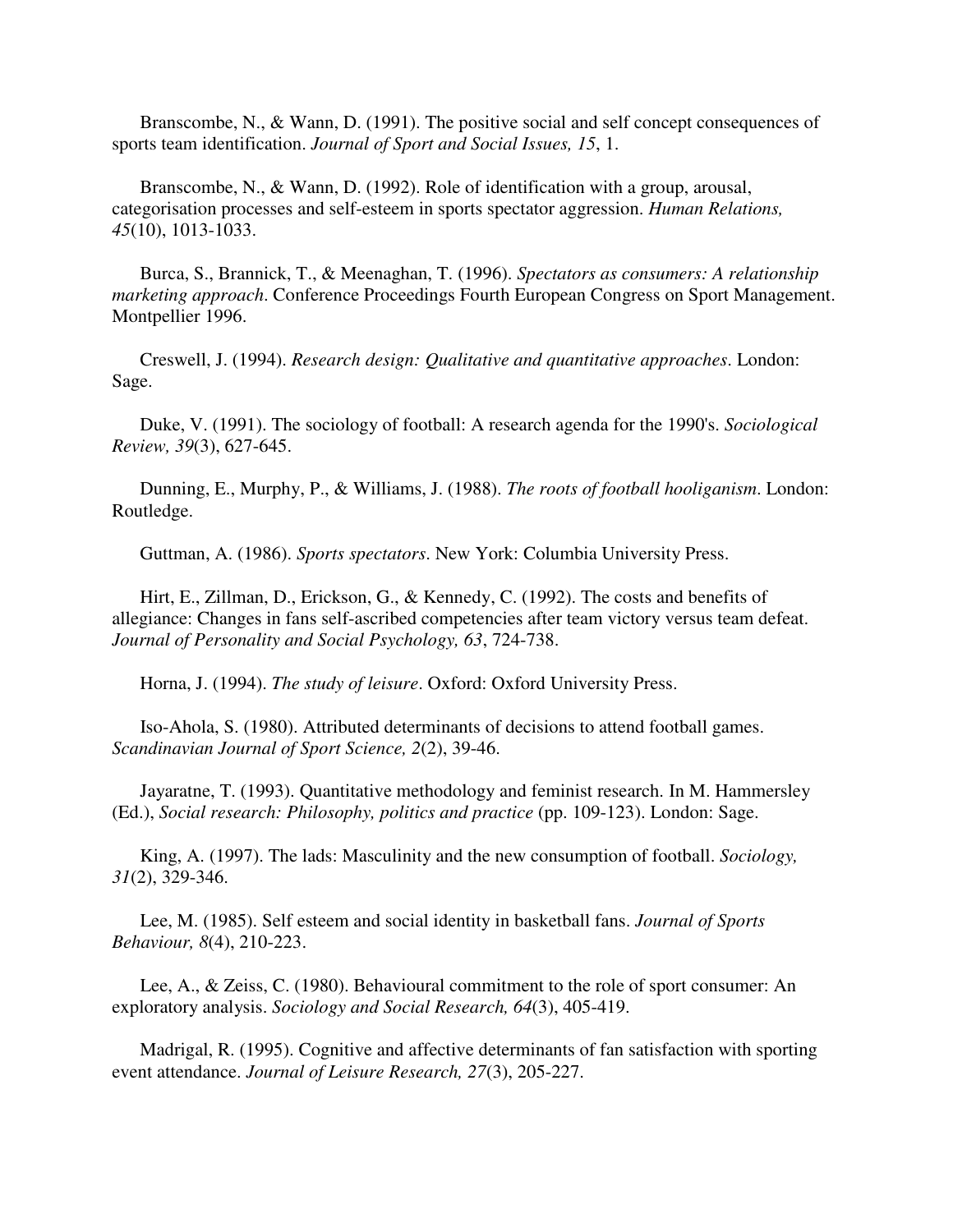Marsh, P., Rosser, E., & Harre, R. (1978). *The rules of disorder*. London: Routledge and Kegan Paul.

 Maykut, P., & Morehouse, R. (1994). *Beginning qualitative research: A philosophic and practical guide*. London: Falmer Press.

 Miller, S. (1976). Personality correlates of football fandom. *Journal of Human Behaviour, 13*(4), 7-13.

 Murrell, A., & Dietz, B. (1992). Fan support of sports teams: The effect of a common group identity. *Journal of Sport and Exercise Psychology, 14*, 28-39.

 Nau, D. (1995, December). Mixing Methodologies: Can Bimodal Research be a Viable Post-Positivist Tool? *The Qualitative Report* [On-line serial], *2* (3), Available: http://www.nova.edu/ssss/QR/QR2-3/nau.html

Patton, M. (1987). *How to use qualitative methods in evaluation*. London: Sage Publications.

 Pooley, J. (1978). *The sport fan: A social psychology of misbehaviour*. Calgary: CAPHER Sociology of Sport Monograph Series.

 Schurr, K., Wittig, A., Ruble, V., & Ellen, A. (1987). Demographic and personality characteristics associated with persistent, occasional, and non-attendance of university male basketball games by college students. *Journal of Sport Behaviour*, 11, 3-17.

 SNCCFR. (1996). *F. A. Premier League surveys*. Leicester: Sir Norman Chester Centre for Football Research, University of Leicester.

 SNCCFR. (1997). *F. A. Premier League surveys*. Leicester: Sir Norman Chester Centre for Football Research, University of Leicester.

 Reason, P., & Rowan, J. (1981). *Human inquiry: A sourcebook of new paradigm research*. Chichester: John Wiley and Sons.

 Wakefield, K., & Sloan, H. (1995). The effects of team loyalty and selected stadium factors on spectator attendance. *Journal of Sport Management, 9*, 153-172.

 Wann, D., & Branscombe, N. (1993). Sports fans: Measuring degree of identification with their team. International *Journal of Sport Psychology, 24*, 1-17.

 Wann, D., & Dolan, T. (1994). Influence of spectator's identification on evaluation of past, present and future performance of a sports team. *Perceptual and Motor Skills, 78*, 547-552.

 Wann, D., & Hamlet, M. (1995). Author and subject gender in sport research. *International Journal of Sport Psychology, 26*, 225-232.